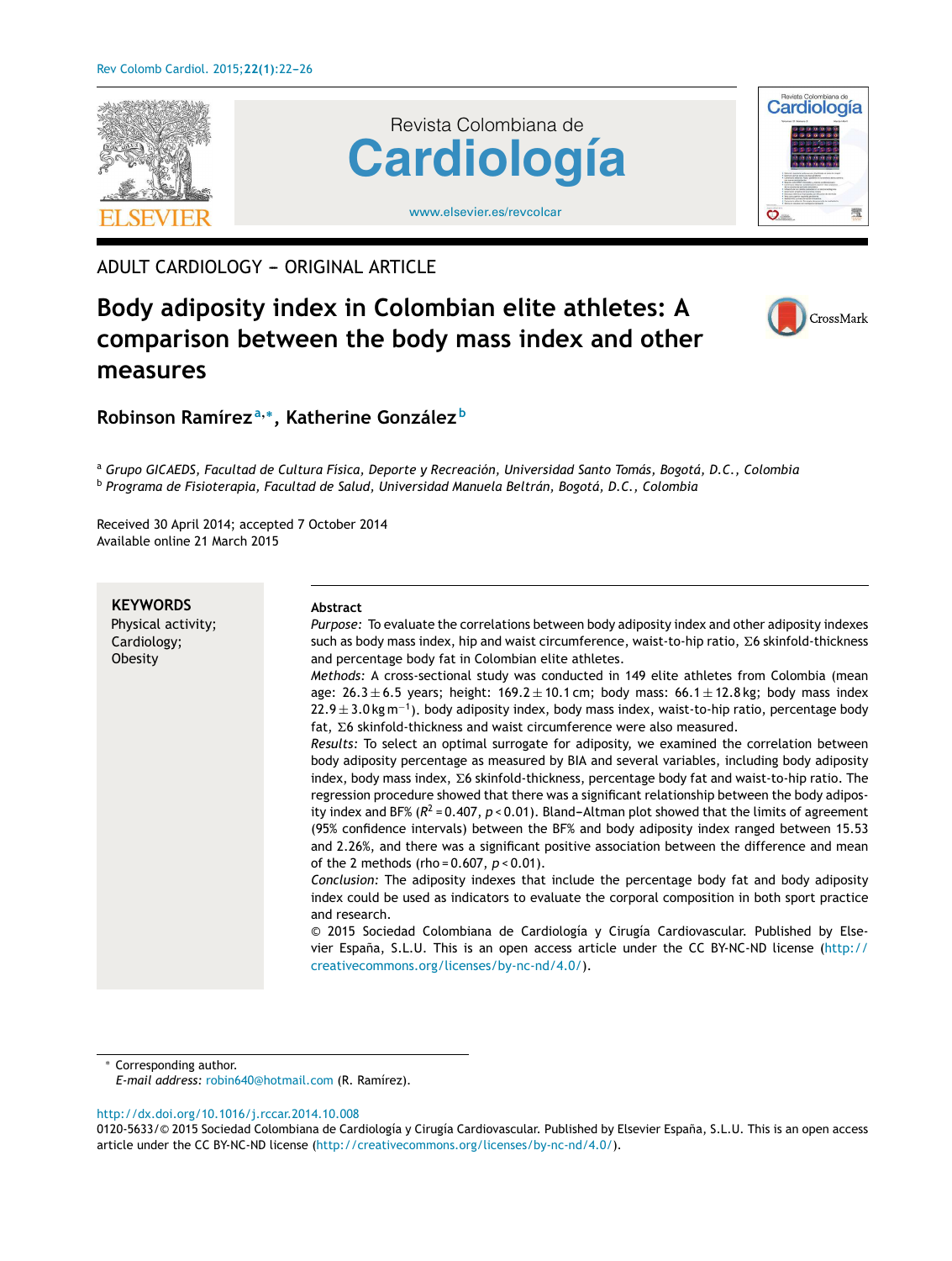**PALABRAS CLAVE** Actividad física; Cardiología; Obesidad

#### **Índice de adiposidad corporal en deportistas de élite de Colombia: una comparación entre el índice de masa corporal y otras medidas**

#### **Resumen**

*Objetivo:* Evaluar la correlación entre el índice de adiposidad corporal y otros índices de adiposidad como el índice de masa corporal, la circunferencia de cintura, la circunferencia de  $c$ adera, la relación cintura-cadera, la sumatoria de pliegues cutáneos ( $\Sigma$ 6) y el porcentaje de grasa corporal en atletas de élite colombianos.

*Métodos:* Estudio descriptivo y transversal en 149 atletas de élite de Colombia (edad 26,3 ± 6,5 años; estatura: 169,2  $\pm$  10,1 cm; peso corporal: 66,1 $\pm$  12,8 kg; índice de masa corporal 22,9 ± 3,0 kg•m<sup>−1</sup>). El índice de adiposidad corporal, circunferencia de cintura, circunferencia de cadera, porcentaje de grasa corporal y la Σ6 pliegues cutáneos, se midieron como indicadores de adiposidad.

*Resultados:* Los resultados de la regresión muestran una relación significativa entre el índice de adiposidad corporal con el porcentaje de grasa corporal ( $R^2 = 0.407$ ; p < 0.01). La gráfica de Bland-Altman mostró que los límites de acuerdo (intervalos de confianza del 95%) entre el índice de adiposidad corporal y el porcentaje de grasa corporal oscilaron entre 15,53 y 2,26%. Una asociación positiva y significativa fue observada entre la diferencia y la media de los 2 métodos (*rho spearman* = 0,607; p < 0,01).

*Conclusión:* Los índices de adiposidad que incluyen el índice de adiposidad corporal y el porcentaje de grasa corporal podrían ser indicadores para evaluar la composición corporal, tanto en la práctica del deporte como en la investigación.

© 2015 Sociedad Colombiana de Cardiología y Cirugía Cardiovascular. Publicado por Elsevier España, S.L.U. Este es un artículo Open Access bajo la licencia CC BY-NC-ND [\(http://creativecommons.org/licenses/by-nc-nd/4.0/\)](http://creativecommons.org/licenses/by-nc-nd/4.0/).

### **Introduction**

The assessment of body fat percentage (BF%) in athletic populations is important in numerous circumstances, such as determining the outcomes of strength and conditioning programs and evaluating overall physical fitness and health status.<sup>[1](#page-4-0)</sup> Numerous tools and methodologies have been developed to measure body composition including laboratory methods and field methods. Four commonly used laboratory methods include hydrodensitometry (underwater weighing), air displacement plethysmography (Bod Pod, Life Measurement Instruments, Concord, CA), isotope dilution, and dual-energy X-ray absorptiometry (DXA). Field methods include bioelectrical impedance analysis (BIA), near-infrared interactance (NIR), skinfolds, and anthropometric circumference measurement.[2](#page-4-0) Although highly accurate, these methods are often too costly, time consuming, and not readily available to practitioners. Fortunately, there are other techniques that predict adiposity in field settings, such as skinfold techniques, body mass index (BMI), PB%, waist circumference (WC), waist-to-hip ratio (W/H) and bioelectrical impedance analysis. $1-5$  However, applied prediction methods have the risk of providing inaccurate individual estimations and are often impractical because of issues with intra- and interrater reliability, technician error, and the inability to evaluate a large group in a short time.<sup>[1](#page-4-0)</sup>

Recently, the body adiposity index (BAI) was created as a clinical alternative to BMI, with all the associated benefits, i.e., reliability and rapid calculation. $6$  The BAI index showed a high correlation with body fat measurements performed with DXA (the dual-energy X-ray absorptiometry).[6](#page-4-0) The DXA is the gold-standard method to measure PB% in clinical methods. However, there are no studies exploring the use of the BAI specifically in Latin American athletes. This is an important area of research because negative body image and eating disorders are prevalent in this group.<sup>[1](#page-4-0)</sup>

The aim of this study was to evaluate the correlation between BAI, and other adiposity indexes such as BMI, WC, W/H and PB% in Colombian elite athletes.

#### **Methods and subjects**

#### **Subjects and procedure**

A cross-sectional study in 149 Colombian elite athletes from the Indervalle (*Instituto Nacional de Deportes, Educación Física y Recreación del Valle del Cauca*) that competed between 2008 and 2012 was performed. The subjects in the study group were 22-35 years old with a mean age  $\pm$  SD of  $26.3 \pm 6.5$ , and had at least 3 years of active participation in elite sports (karate, wrestling, atheism, swimming, rowing, fencing, skating, shot put, and soccer). The study followed the guidelines and regulations governing research on humans (Resolución 008430 de 1993 del Ministerio de Salud de Colombia). Thus, after being clarified the purpose of the research and the procedures to which athletes would be submitted, all of them signed an informed consent form approved by the research ethics committee of the School of Sport Sciences of USTA and INDERVALLE. Exclusion criteria were diagnosed inflammatory or metabolic diseases (diabetes, thyroid gland disease, any other endocrine disorders, autoimmune diseases, any chronic inflammation and neoplastic disease). All variables were measured by a Level 2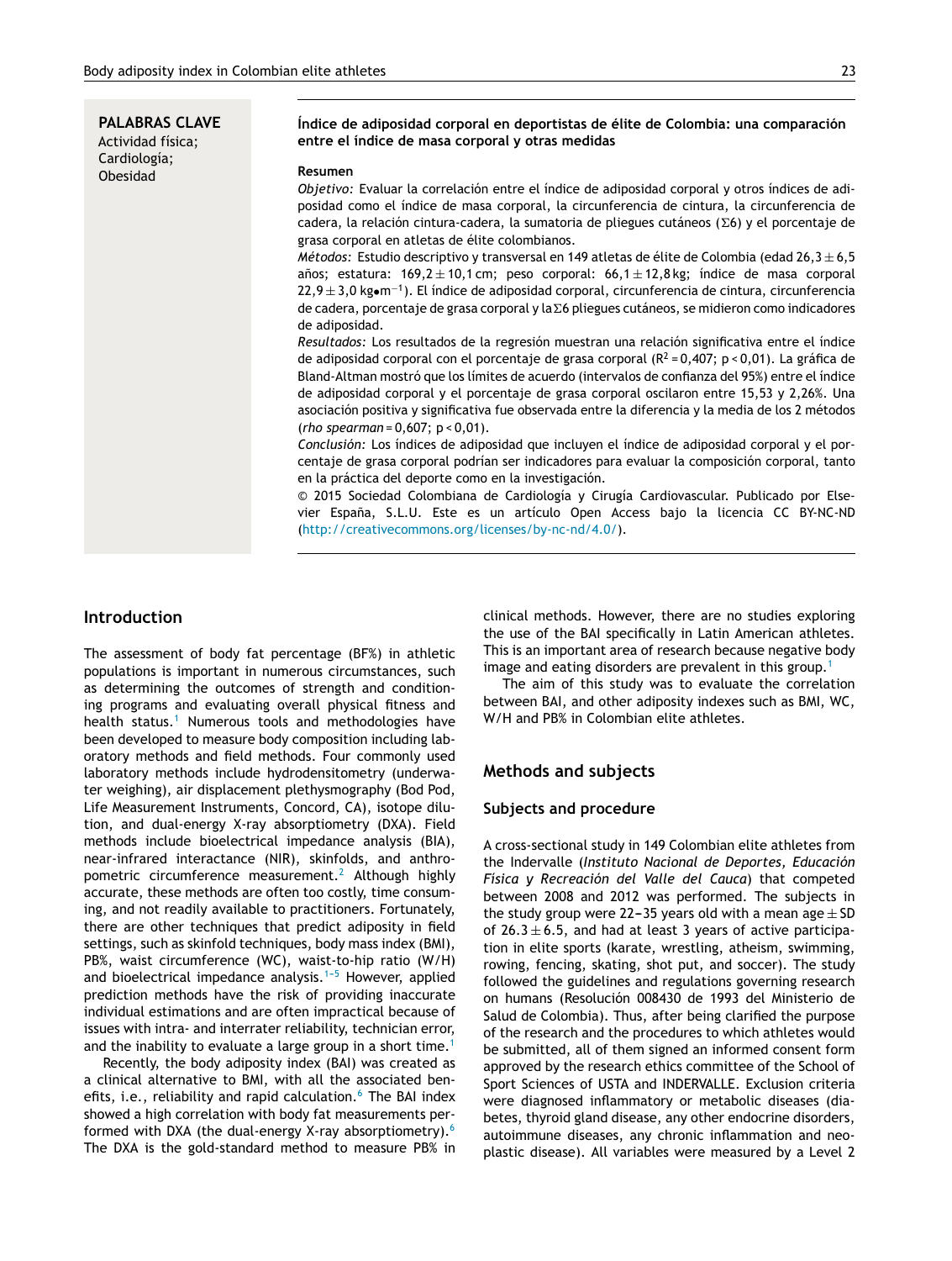anthropometrist certified by the International Society for the Advancement of Kinanthropometry (ISAK), in accordance with the ISAK guidel[in](#page-4-0)es<sup>7</sup> in the morning, after an overnight fast, at the same time (9 a.m.).

#### **Procedures**

Height was measured (to the nearest 0.1 cm) with a wallmounted stadiometer (SECA 220; Seca, Ltd, Hamburg, Germany) with the subjects standing erect, without shoes. Body weight was measured (to the nearest 0.1 kg) with a calibrated digital weighing scale (Tanita BWB-800A; Tanita, Corp., Tokyo, Japan) in light clothing without shoes. Body mass index was calculated as weight in kilograms divided by height in meters squared and rounded to the nearest 0.1 kg<sup>-2</sup>. Hip circumference was measured over nonrestrictive lightweight shorts horizontally at the maximal extension of the gluteus maximus with the subjects standing erect and legs slightly apart. The mean of 3 measurements was recorded. Waist circumference (defined as narrowest diameter between xiphoid process and iliac crest) was measured to an accuracy of 0.1 cm (British Indicators Ltd., Luton). W/H was calculated as waist circumference divided by hip circumference. Skinfold-thickness sites included triceps, subscapular, abdominal, suprailiac, anterior thigh, and medial calf ( $\Sigma$ 6 skinfolds). These measurements were taken on the right side of the body with the Lange skinfold caliper (Holtain Ltd., Crymych, Dyfed) and were used in the assessment of PB% from the nomogram proposed by Jackson and Pollock.<sup>[8](#page-4-0)</sup> Predicted BF% was calculated by the BAI method via the following equation: BAI = hip circumference/height $1.5 - 18.6$  $1.5 - 18.6$ 

#### **Data analysis**

All the data were tested for their normal distribution (Kolmogorov-Smirnov test). Results are expressed as means and standard deviations (SD). The regression procedure was used to ascertain the correlation coefficient (*rho* spearman), shared variance  $(R^2)$  and standard deviation (SD) of the BAI compared with the BMI, PB%, WC and W/H. The Bland-Altman method was used to identify the 95% limits of agreement values. Statistical analysis was carried out using IBM SPSS Statistics 20.0 software (SPSS/IBM, Chicago, IL, USA). A priori statistical significance was set at *p* < 0.05.

#### **Results**

Anthropometrical characteristics of the 149 participants are summarized in Table 1.

To select an optimal surrogate for adiposity, the correlation between body adiposity measured by BAI and several easily measured variables was examined: BAI, PB%, BMI and W/H (Table 2). To select an optimal surrogate for adiposity, we examined the correlation between body adiposity percentage as measured by BIA and several variables, including BAI, BMI, skinfold-thickness, PB% and W/H. The correlation between BAI and BMI (rho = 0.621, *p* < 0.01); BAI and PB% (rho=0.607,  $p < 0.01$ ), BAI and  $\Sigma$ 6 skinfoldthickness (rho = 0.403, *p* < 0.01); BAI and hip circumference

**Table 1** Anthropometric characteristics of participants in the study (mean  $\pm$  SD).

| Characteristics                   | Total $(n = 149)$ |
|-----------------------------------|-------------------|
| Age (years)                       | $26.3 \pm 6.5$    |
| Body mass (kg)                    | $66.1 \pm 12.8$   |
| Height (cm)                       | $169.2 \pm 10.1$  |
| BMI (kg $m^{-1}$ )                | $22.9 \pm 3.0$    |
| BAI                               | $23.8 \pm 3.5$    |
| WC (cm)                           | $73.3 \pm 7.4$    |
| $HC$ (cm)                         | $91.8 \pm 7.1$    |
| W/H                               | $0.79 \pm 0.06$   |
| $\Sigma$ 6 skinfolds <sup>a</sup> | $74.3 \pm 34.7$   |
| PB% (%)                           | $14.1 \pm 4.3$    |

BMI: body mass index; BAI: body adiposity index; WC: waist circumference; HC: hip circumference; W/H: waist-to-hip ratio; PB%: percentage body fat.

a Sum of triceps, subscapular, biceps, iliac crest, supraspinal, abdominal, front thigh and medial calf.

(rho = 0.260, *p* < 0.01), BAI and W/H (rho = 0.318, *p* < 0.01) for W/H.

The regression procedure showed that there was a significant relationship between the BAI and BF%  $(R^2 = 0.407,$ *p* < 0.01, [Fig.](#page-3-0) 1A). Bland-Altman plot of the difference in BF% between the BAI and body fat percentage (BF%) determined via-nomogram proposed by Jackson and Pollock is represented in [Fig.](#page-3-0) 1B. The limits of agreement (95% confidence intervals) between the BF% and BAI ranged between 15.53 and 2.26%.

[Fig.](#page-3-0) 2A shows the scatterplot representing the significant relationship  $(R^2 = 0.170, p < 0.01)$  between body fat percentage estimated by the BAI and BMI. [Fig.](#page-3-0) 2B, shows the Bland-Altman plot comparing body fat estimated by the BAI and BMI. The limits of agreement (95% confidence intervals) between the BF% and BMI ranged between -8.19 and 10.11%.

#### **Discussion**

The BAI was introduced in 2011 as a new method of esti-mating BF%.<sup>[6](#page-4-0)</sup> It was primarily developed as a possible replacement to BMI for classifying individual adiposity. To

**Table 2** Corporal correlation matrix among BAI from body mass, BMI, waist and hip circumference, W/H, skinfolds and PB%.

| Characteristics           | BAI $(23.8 \pm 3.5)$ |
|---------------------------|----------------------|
| Body mass (kg)            | 0.143                |
| BMI $(kg \bullet m^{-1})$ | $0.621$ **           |
| $WC$ (cm)                 | 0.024                |
| HC (cm)                   | 0.260                |
| W/H                       | $0.318$ **           |
| $\Sigma$ 6 skinfolds      | $0.403**$            |
| PB% (%)                   | 0.607                |

BMI: body mass index; BAI: body adiposity index; WC: waist circumference; HC: hip circumference; W/H: waist-to-hip ratio; PB%: Percentage body fat.

 $p$  < 0.01.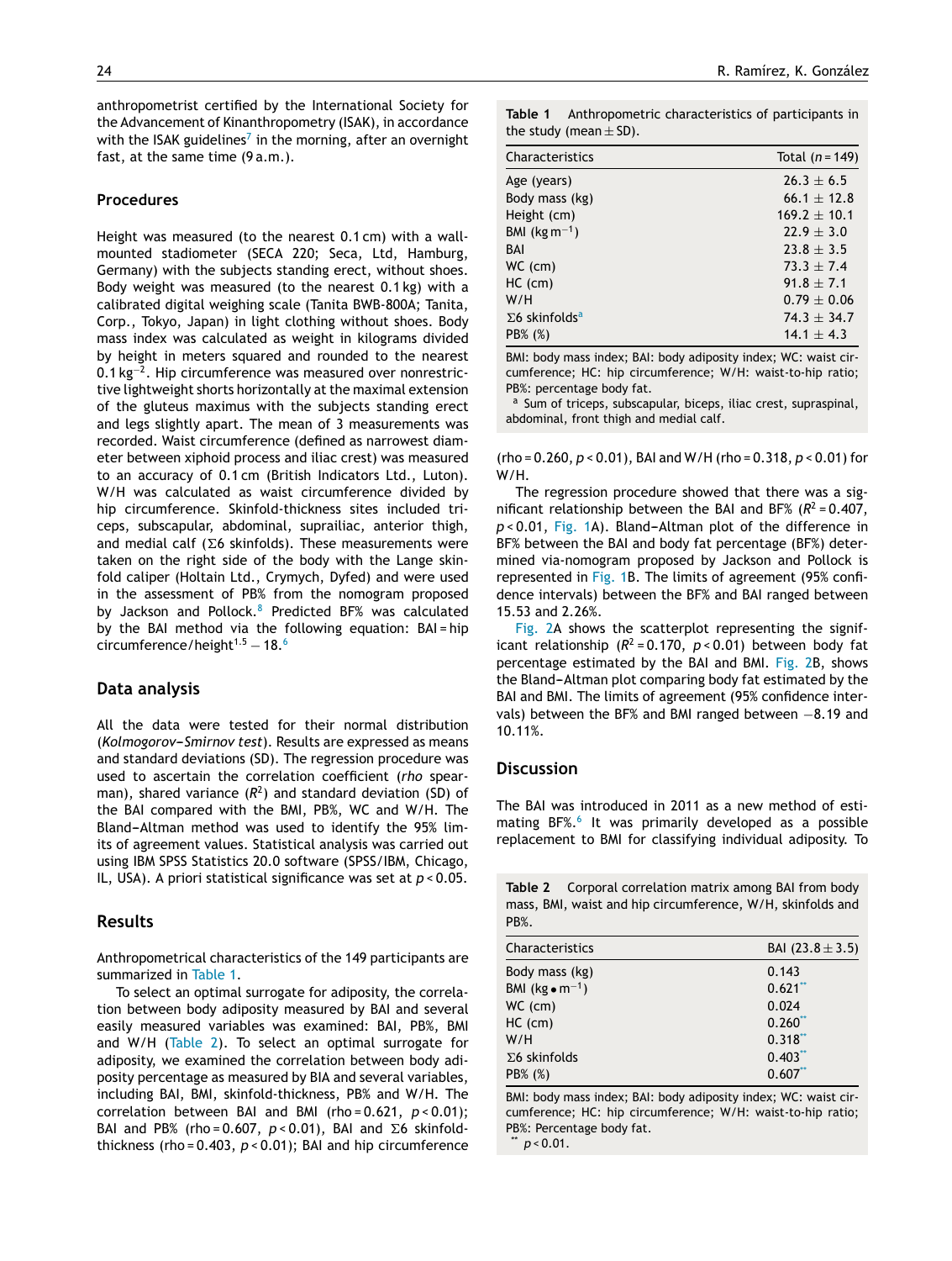<span id="page-3-0"></span>

**Figure 1** (A) Scatterplot representing the significant relationship (*R* <sup>2</sup> = 0.407, *p* < 0.01) between body fat percentage estimated by the body adiposity index (BAI) and body fat percentage (BF%) determined via-nomogram proposed by Jackson and Pollock. The middle line represents the regression slope. (B) Bland-Altman plot comparing body fat estimated by the BAI with the criterion of BF%. The solid line represents the CE or mean bias. The 2 outside dashed lines represent the upper and lower limits of agreement (9.901 SD). The dashed-dotted regression line represents the significant positive association (2.879, *p* < 0.01) between the difference of methods and the mean of both methods. BAI = body adiposity index; BF% = body fat percentage; CE = constant error.

the best of our knowledge this is one of the first studies focused on Colombian elite athlete that evaluates the applicability of BAI as a method to determine adiposity in this population.[6](#page-4-0) The important result was the mean difference between BAI, BP% and BMI was not different with the sample of Colombian athletes.

In contrast to BMI, BAI calculation uses an anthropometric parameter (measurement of hip circumference) that is influenced by sex. Perhaps the most essential problem encountered in the present study is that the BAI does not address the difference in body fat allocation risk. Previous studies had shown that BMI was not a good indicator of cardiovascular risk, particularly when it was used as the only indicator, mainly because it is not able to differentiate between adipose and muscle tissue. $9,10$ 

Furthermore, BMI is not useful to differentiate between fat compartments, an essential issue because visceral adipose tissue has been shown to be more associated with cardiovascular risk than subcutaneous adipose tissue.[10](#page-4-0) Lopez et al.  $(2011)^{11}$  $(2011)^{11}$  $(2011)^{11}$  indicated that the measurement of body fat mass by BAI method is not accurate enough. Very



**Figure 2** (A) Scatterplot representing the significant relationship  $(R^2 = 0.170, p < 0.01)$  between body fat percentage estimated by the body adiposity index (BAI) and body mass index (BMI). The middle line represents the regression slope. (B) Bland-Altman plot comparing body fat estimated by the BAI and BMI. The solid line represents the CE or mean bias. The 2 outside dashed lines represent the upper and lower limits of agreement (0.957 SD). The dashed-dotted regression line represents the significant positive association (4.668, *p* < 0.01) between the difference of methods and the mean of both methods. BAI = body adiposity index; BMI = body mass index; CE = constant error.

close correlation between BAI and PB% rho = 0.607, *p* < 0.01 was shown (even closer than the correlation between BMI  $rho = 0.621$ ,  $p < 0.01$  and  $\Sigma 6$  skinfolds rho = 0.403,  $p < 0.01$ ), the applicability of the BAI has been demonstrated only in two different sedentary populations (Mexican Americans and African Americans),  $6,11$  but not in elite athletes. Nevertheless it has been shown that BAI is not applicable to Caucasian women $11$  because there was no statistically significant difference between the correlations registered for percentage body fat and BMI, or hip circumference. On the other hand, it has been shown that skinfolds, the best indicator of visceral adipose tissue, is the best predictor of adiposity.<sup>[2,12](#page-4-0)</sup> Another important result of this study was that W/H, HC or WC are not adequate for estimation of adiposity in athletes. This finding is probably because of individual differences in the cross-sectional area of the lean skeletal muscles that reside in the hip region (e.g., gluteus maximus). These muscles are highly activated with lower-body resistance exercises,  $1,13,14$ which athletes commonly perform. Thus, the leaner athletes in the study may have had greater hip circumferences because of larger hip musculatures even though BF% was low. In this regard, the use of BAI for pre- and post-assessment